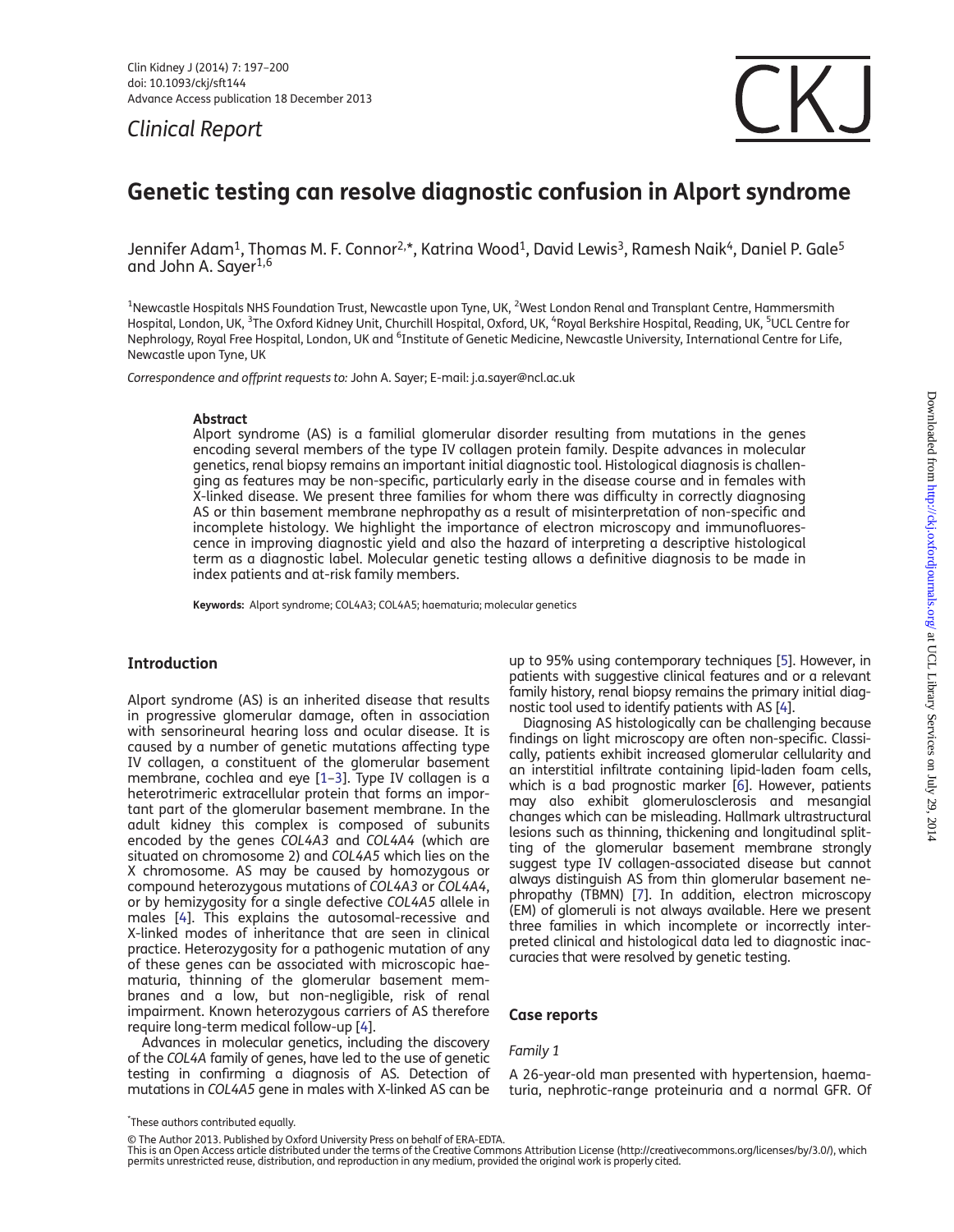note, his past medical history included sensorineural deafness and his mother also had a history of chronic kidney disease ([Figure 1A](#page-2-0)).

He underwent a renal biopsy which revealed on light microscopy features consistent with focal segmental glomerulosclerosis (FSGS) with hypertensive changes. However electron microscopy (EM) examination of the biopsy revealed splitting of the glomerular basement membrane, consistent with AS ([Figure 1](#page-2-0)B).

His mother had reached end-stage renal disease (ESRD) at 32 years of age and had undergone a successful renal transplant. She carried the diagnostic label of membranoproliferative glomerulonephritis (MPGN). A review of her native renal biopsy revealed the changes were limited to mild mesangial proliferation on light microscopy. Unfortunately there were no glomeruli in EM or immunofluorescence (IMF) specimens to allow elaboration of these findings. These features on light microscopy had, over time, been mistranslated into a diagnostic label of MPGN.

Genetic testing confirmed that both mother and son had a novel c.685A>T, p.Lys229X mutation in the COL4A5 gene ([Figure 1](#page-2-0)C), which is predicted to be pathogenic, confirming X-linked AS.

The proband developed progressive renal impairment associated with persistent proteinuria. Had his mother's initial diagnosis been accurate, his renal biopsy could have been avoided and earlier detection and management of his hypertension and proteinuria may have slowed the rate of decline of his renal function.

#### Family 2

A 25-year-old man presented in 1984 with intermittent macroscopic haematuria, hypertension, normal renal function (creatinine clearance 154 mL/min) and proteinuria (0.2 g/24 h). His renal function has remained stable over 29 years of follow-up (serum creatinine 93 µmol/L aged 54 years). A family history revealed two brothers who progressed to ESRD aged 46 and 57, as well as a sister and mother affected with chronic kidney disease in whom no histological or clinical diagnosis was available ([Figure 1A](#page-2-0)).

The proband underwent renal biopsy in 1985 which showed possible mesangial expansion with no significant immunoperoxidase staining, and was interpreted as 'possible MPGN'. His half-brother was biopsied in 1987, showing glomerulosclerosis associated with a proliferative glomerulonephritis. His elder brother was biopsied in 1996 when he too had advanced renal impairment (serum creatinine 390 µmol/L), demonstrating advanced glomerulosclerosis with mesangial expansion but negative immunofluorescence. There were no EM reports or photos from the 1985 biopsy, and the 1996 biopsy had no glomeruli in the tissue submitted for EM.

DNA analysis using whole exome sequencing confirmed that the proband carried the c.G3508A mutation in COL4A5 ([Figure 1C](#page-2-0)), which is known to cause X-linked AS [\[8](#page-3-0)]. This mutation was also found in his half-brother on dialysis but not in his unaffected brothers. The proband's affected brother had died 7 years prior to the identification of this mutation. We were however able to perform PCR on DNA extracted from serum stored at the transplant unit and confirmed that he too had the identical mutation.

There was no family history of deafness; however, subsequent auditory assessment in the index case revealed mild left-sided presbyacusis with more marked hearing loss down to 60 dB on the right. There were also no characteristic lens abnormalities; however, there were

## Family 3

A 47-year-old woman presented with haematuria, hypertension, abnormal renal function (serum creatinine 114 µmol/L), proteinuria and mild high-tone sensorineural hearing loss. A family history revealed a sister with hearing loss and microscopic haematuria, a nephew with microscopic haematuria and two daughters with microscopic haematuria, suggesting a dominant inheritance pattern ([Figure 1A](#page-2-0)). A renal biopsy of the proband showed mild mesangial proliferative changes [\(Figure 1B](#page-2-0)) but no specific diagnostic features.

The biopsy was insufficient to allow EM analysis. The association of high-frequency hearing loss and haematuria raised the suspicion of a hereditary nephritis.

DNA analysis confirmed that the proband, her sister and two of her three daughters were heterozygotes for a novel pathogenic mutation of the COL4A3 gene (c.1148G.A, p.Gly395Glu) [\(Figure 1C](#page-2-0)). This indicates a diagnosis of autosomal-dominant TBMN. This variant is predicted to interrupt the GLY-X-Y repeat structure of the collagenous domain of the alpha-3 chain. Missense changes within this region have been previously reported in AS patients [\[9](#page-3-0)]. These family members now are now under regular renal follow-up and fortunately have only microscopic haematuria with normal renal function and blood pressure at present.

## **Discussion**

The difficulty in securing a diagnosis of AS from histological analysis of renal biopsy specimens has been described in a Chinese case–control study by Yao et al. [[10](#page-3-0)]. The authors revealed that mesangial proliferative glomerulonephritis was the most common misdiagnosis in male patients with X-linked AS and that FSGS was the most common misdiagnosis in female patients with X-linked AS. It was acknowledged that often EM and collagen protein immunofluorescence studies were not available or had not been performed on biopsy samples from those misdiagnosed.

Females heterozygous for mutations in COL4A5 that cause X-linked AS have a variable phenotype, with ∼15% eventually developing ESRD, at a median age of 49 years a risk broadly similar to that seen in individuals with AD TBMN who are heterozygous for pathogenic autosomal COL4A3 and COL4A4 mutations [\[11](#page-3-0), [12](#page-3-0)]. This is in marked contrast to males with X-linked AS (who are hemizygous for pathogenic COL4A5 mutations) or individuals homozygous or compound heterozygous for autosomal COL4A3 or COL4A4 mutations, in whom the risk of ESRD is >90%, with median age of onset 25 years or less [\[13](#page-3-0), [14\]](#page-3-0).

Analysis of the pedigree of Family 1 presented here suggests that the proband's mother is likely to have had a de novo mutation. Both of these factors may have conspired to make AS a less likely clinical differential at the time of her original biopsy. Coupled with the non-specific findings on histology and in the absence of information from EM and IMF studies, her misdiagnosis seems almost inevitable. However, we note that a review of this biopsy concluded that although some glomeruli exhibited mesangial proliferative changes, these were not sufficient to warrant a histological diagnosis of MPGN. This case demonstrates that misinterpretation and mistranslation of a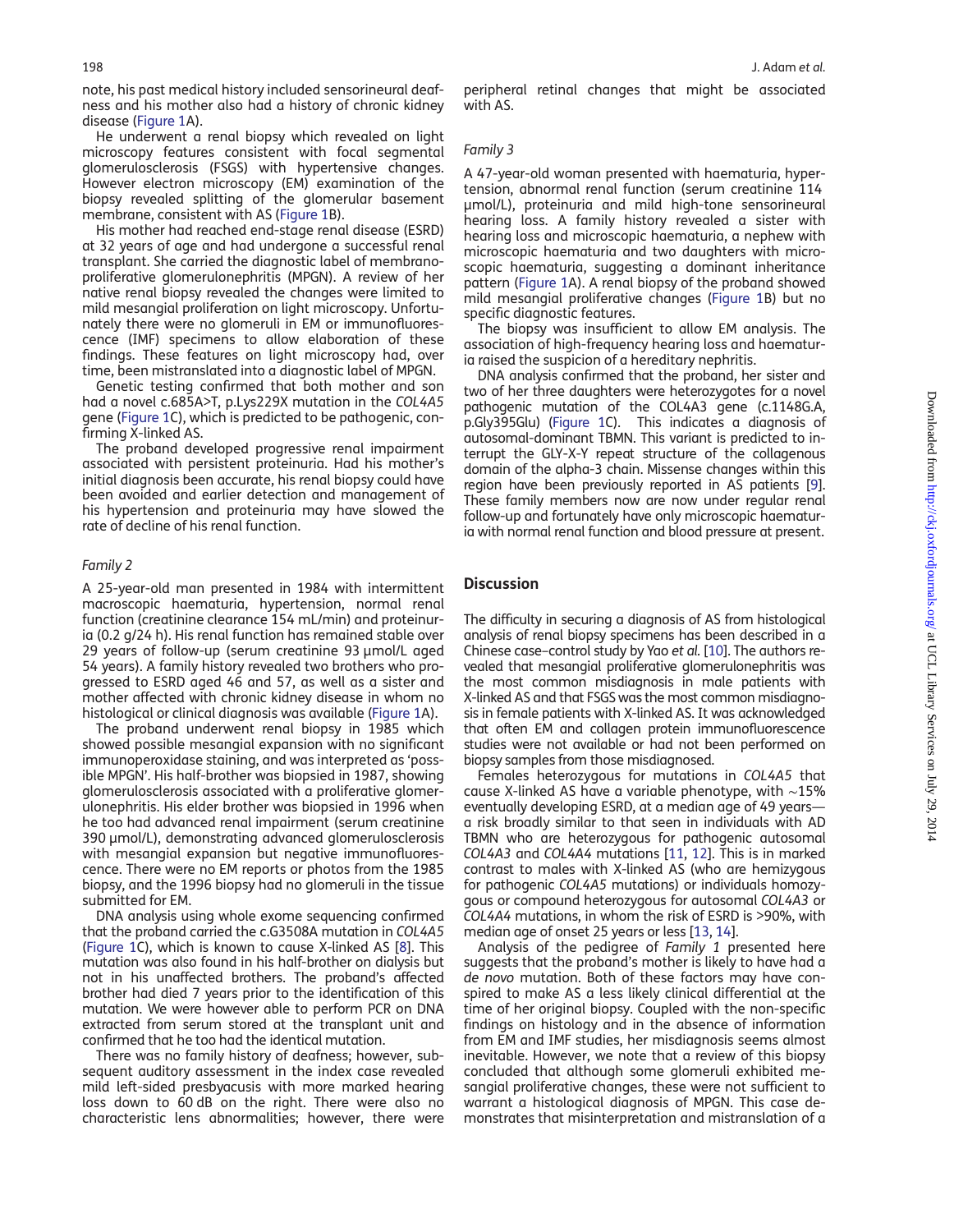

<span id="page-2-0"></span> $\overline{A}$ 

B





Family 2



Family 3





COL4A5 c.3508G>A, p.Gly1170Ser





Fig. 1. Family structure, genetic analysis and histological features. (A) Pedigree structure of Family 1, 2 and 3. Probands are arrowed. Squares represent males, circles represent females. Affected individuals are shaded. CKD, chronic kidney disease; ESRD, end-stage renal disease. (B) Left, renal biopsy EM image from proband of Family 1 showing thinning of the glomerular basement membrane. Right, renal biopsy under light microscopy (silver stain) of proband from Family 3 revealed only very mild mesangial proliferative changes. (C) Sequence chromatograms of COL4A5 (Family 1 and 2) and COL4A3 (Family 3) in affected patients with wild-type control. Nucleotides are shown and corresponding amino acids are numbered. Sequence variants are arrowed.

descriptive into a diagnostic term can be a crucial flaw leading to misdiagnosis. It is conceivable that a proportion of misdiagnoses identified by Yao et al. may have been related to a similar error in interpretation.

In Family 2, the relatively mild disease manifestations in the proband, coupled with insufficient or unavailable biopsy material for electron microscopic examination, had also led to the histological appearances of mesangial proliferation being translated into a diagnostic label of possible MPGN. Molecular testing allowed the correct diagnosis of X-linked AS to be made.

In Family 3 an original clinical diagnosis of probable X-linked AS was revised by the identification of a pathogenic heterozygous autosomal COL4A3 mutation cosegregating with disease. This molecular diagnosis has

had significant implications for the family, since it is now clear that male offspring of affected female members of this family bear a 50% risk of inheriting TBMN and are not at risk of the more severe X-linked AS.

Extra-renal features of AS, including sensorineural deafness, anterior lenticonus and dot and fleck retinopathy can provide important diagnostic clues. However, as illustrated here and previously, these features are not always present even when there is advanced renal disease [\[15](#page-3-0), [16\]](#page-3-0). In addition, sensorineural hearing impairment is sometimes seen in TBMN and other disorders that cause kidney failure, such as autosomal-dominant MYH9-associated diseases, including Fechtner and Epstein syndromes [\[17](#page-3-0)] and branchio-oto-renal syndrome, which is caused by heterozygous mutations of the EYA1, SIX1 and SIX5 genes [\[18\]](#page-3-0). While